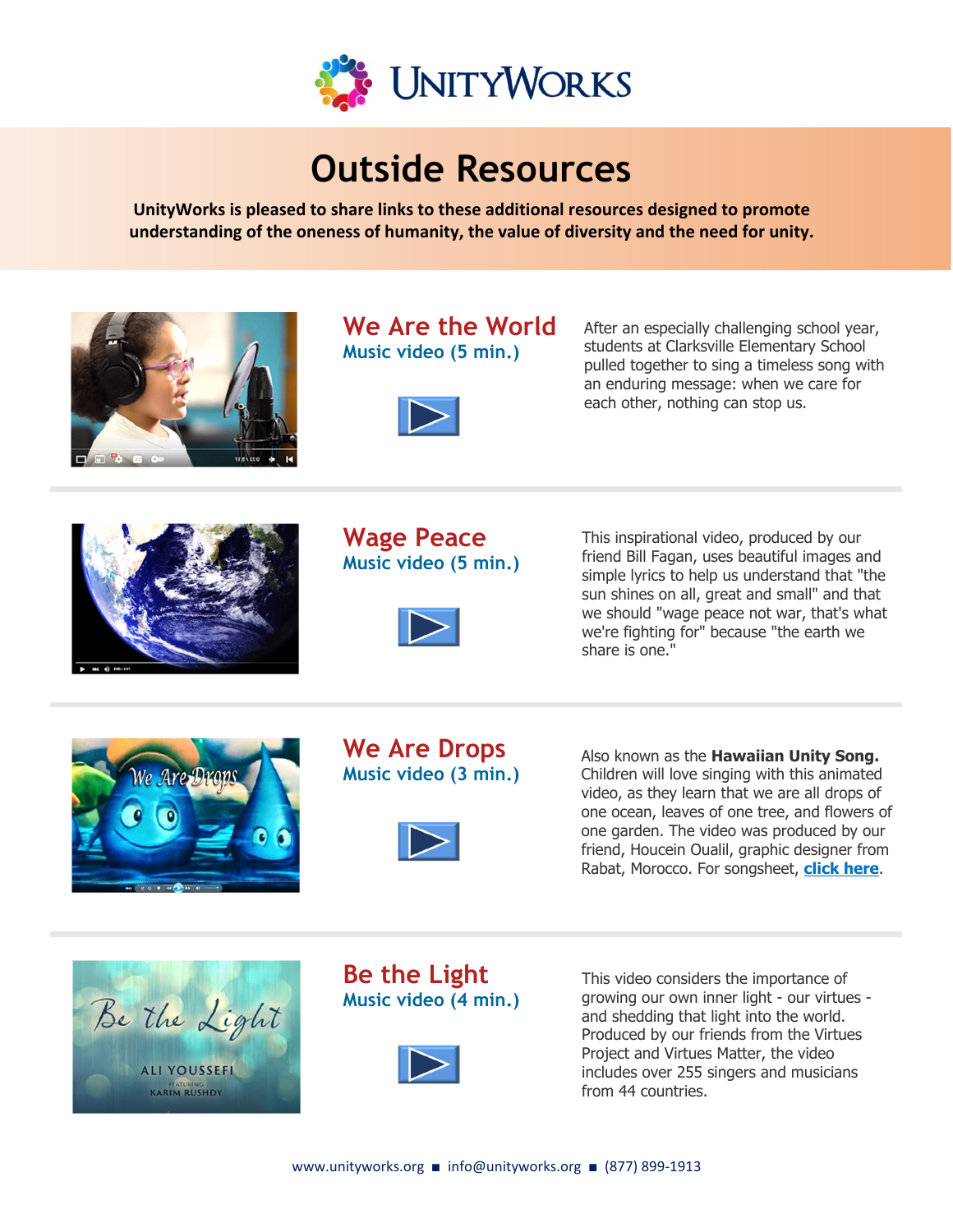

**Kevin Locke** is known worldwide as a visionary Lakota Hoop Dancer, preeminent player of the indigenous Northern Plains flute, traditional storyteller, cultural ambassador, recording artist, educator and global citizen. His goal is "to raise awareness of the Oneness we share as human beings." He is available for school assemblies, university programs, flute/hoop workshops and solo concerts.

#### **[www.kevinlocke.com](http://www.kevinlocke.com)**



 **School Tools**

**School Tools** offers free resources on conflict resolution for students and teachers, including lesson plans, videos, articles, checklists, and other materials on mediation, consultation, and peaceful resolution of conflict. The resource library contains additional materials on school climate, discipline, bullying, prejudice reduction, restorative practices and peer mediation. We are grateful to Judge Dorothy W. Nelson for bringing this excellent resource to our attention.

#### **[www.schooltools.info](http://www.schooltools.info)**



 **Red Grammer**

**Red Grammer's** playful and uplifting songs speak to children about oneness and diversity, caring and community. A Grammy Nominee, Red has been featured on the Disney Channel, Nickelodeon, the Today Show and NPR. His Teaching Peace album received the Parents' Choice Classic Award and was named by the All Music Guide as "one of the top five children's recordings of all time." His teacher's guides are available online, and Red is available for live concerts, keynotes and more.

**[www.redgrammer.com](http://www.redgrammer.com)** 



**Splinter Dance Co**

**Splinter Dance Company** is a diverse group of professional dancers from Seattle who use dance and theater to educate about critical social issues such as racism, sexism, violence, poverty, and the importance of unity in diversity, with the goal of inspiring positive social change. Their repertoire includes hip‐hop, break dance, lyrical, salsa, contemporary, jazz, and Bollywood. School performances range from 30–90 minutes and can be structured to fit your specific needs.

**[www.ajusticenetwork.org](http://www.ajusticenetwork.org)**